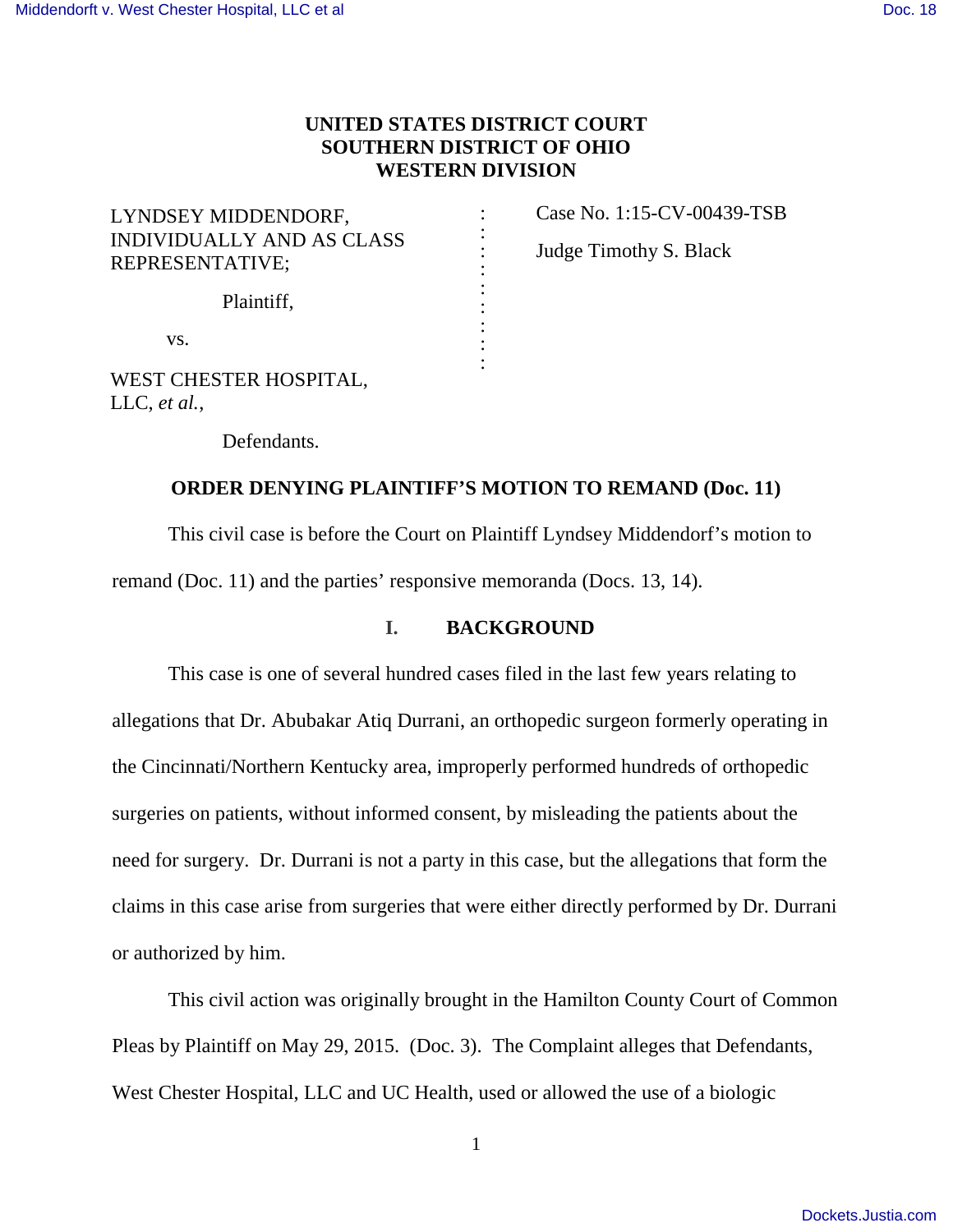medical device called Infuse in surgical procedures performed on patients at its facilities. The Complaint further alleges that Defendants used Infuse in manners not specifically approved by the Food and Drug Administration (FDA), otherwise known as "off-label" use. Defendants are also alleged to have fraudulently concealed the fact that Infuse was used in many surgeries, and also that Infuse was being used in an off-label manner. Based on these allegations, the Complaint raises claims of: (1) fraud; (2) negligence; (3) violating the Ohio Consumer Sales Protection Act; and (4) negligent credentialing, supervision, and retention. (*Id.* at 41-46).

 Plaintiff's Complaint was styled as a Class Action Complaint, with the alleged class being "any [Infuse] patient at West Chester Dr. Durrani implanted [Infuse] who is not already a Deters Law Office or other law office client who has brought a claim for [Infuse]." (*Id.* at 3). The Complaint claims that the Deters Law Office, which represents Plaintiff in this action, has brought similar claims against Defendants on behalf of 185 known individuals, and that this action is on behalf of all those who have not yet acquired representation but have been affected. (*Id.* at 39).

 Defendants removed this action to federal court on June 30, 2015. (Doc. 1). Defendants' notice of removal claimed two bases for the Court's jurisdiction. First, the notice alleged that the Court has federal question jurisdiction under 28 U.S.C. § 1331. Second, the notice alleged that the Court had jurisdiction under the Class Action Fairness Act of 2005 ("CAFA"), 28 U.S.C. §§ 1332(d). Plaintiff filed a motion for remand on August 19, 2015, challenging both those bases for jurisdiction. (Doc. 11).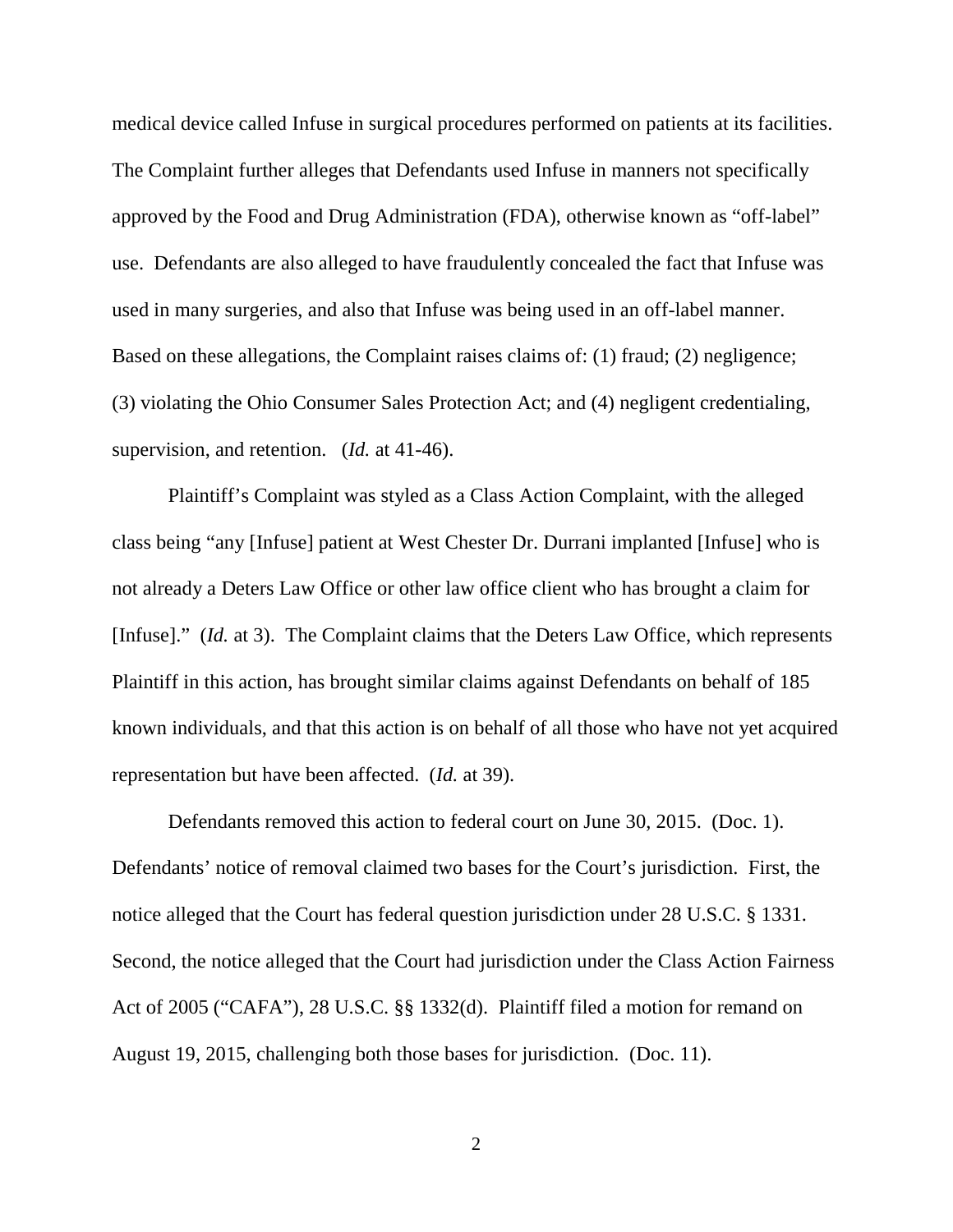#### **II. STANDARD OF REVIEW**

 On a motion for remand, the question is whether the district court lacks subject matter jurisdiction. 28 U.S.C. § 1447(c). Defendants bear the burden of establishing that removal was proper. *Long v. Bando Mfg. of Am., Inc*., 201 F.3d 754, 757 (6th Cir. 2000). Removal raises significant federalism concerns and, for this reason, federal courts must strictly construe such jurisdiction. *Merrell Dow Pharm. Inc. v. Thompson*, 478 U.S. 804, 808 (1986). Accordingly, a federal court must resolve any doubt of its removal jurisdiction in favor of state court jurisdiction. *Shamrock Oil & Gas Corp. v. Sheets*, 313 U.S. 100, 108-09 (1941). In other words, the issue is whether the case was properly removed in the first instance. *Provident Bank v. Beck*, 952 F. Supp. 539, 540 (S.D. Ohio 1996). Specifically, the issue is whether the plaintiff's well-pleaded complaint asserts a cause of action created by federal law or depends on the resolution of a substantial question of federal law. *Jordan v. Humana Military Healthcare Serv., Inc.*, No. C-3-06- 51, 2006 U.S. Dist. LEXIS 25845, at \*1 (S.D. Ohio May 2, 2006).

 Removal of an action to federal court based on original jurisdiction is provided for in 28 U.S.C. §§ 1441(a), 1331 as to: "all civil actions arising under the Constitution, laws, or treaties of the United States." Defendant maintains that Plaintiff's complaint contains a claim "arising under" federal law.

 "The 'arising under' gateway into federal court has two distinct portals." *Eastman v. Marine Mech. Corp*., 438 F.3d 544, 550 (6th Cir. 2006). This Court has original jurisdiction if Plaintiff's well-pleaded complaint establishes that either federal law creates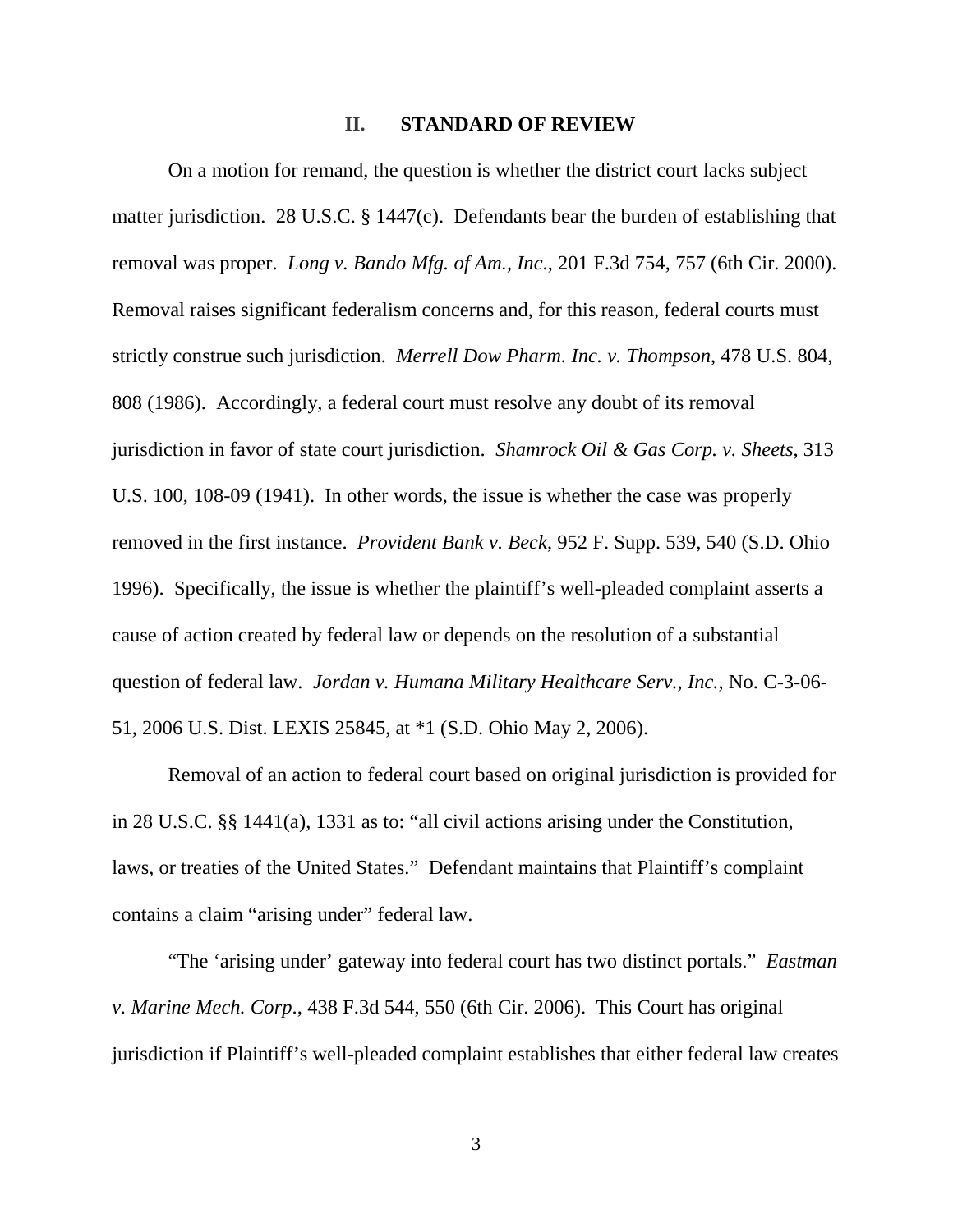the cause of action, or that Plaintiff's right to relief involves the resolution or interpretation of a substantial question of federal law. *Id.*

 The well-pleaded complaint rule provides that "federal jurisdiction exists only when a federal question is presented on the face of the plaintiff's properly pleaded complaint." *Loftis v. United Parcel Serv., Inc*., 342 F.3d 509, 514 (6th Cir. 2003) (quoting *Caterpillar Inc. v. Williams*, 482 U.S. 386 (1987)). Because the plaintiff is the master of his complaint, the fact that a claim could be stated under federal law does not prevent a plaintiff from only stating it under state law. *Eastman*, 438 F.3d at 550.

#### **III. ANALYSIS**

## **A. This Court does not have federal question jurisdiction over this civil action.**

 In the notice of removal, Defendants claimed that this Court had jurisdiction over this matter under 28 U.S.C. § 1441 "because it implicates a substantial federal question regarding the regulatory requirements for [Infuse]." (Doc. 1, at 1).

 Federal question jurisdiction would sit with this Court if the Court concludes that the federal issues presented in this case are: (1) necessarily raised, (2) actually disputed, (3) substantial, and (4) capable of resolution in federal court without disrupting the federal-state balance approved by Congress. (Doc. 11-1, at 12); *Gunn v. Minton*, 133 S. Ct. 1059, 1065 (2013); *see also Grable & Sons Metal Prods. v. Darue Eng'g & Mfg.*, 545 U.S. 308, 314 (2005).

 Plaintiff's Motion to Remand concedes the first two elements set forth by *Grable*  and *Gunn*. (Doc. 11-1, at 12). Indeed, the first element is clear given that Plaintiff's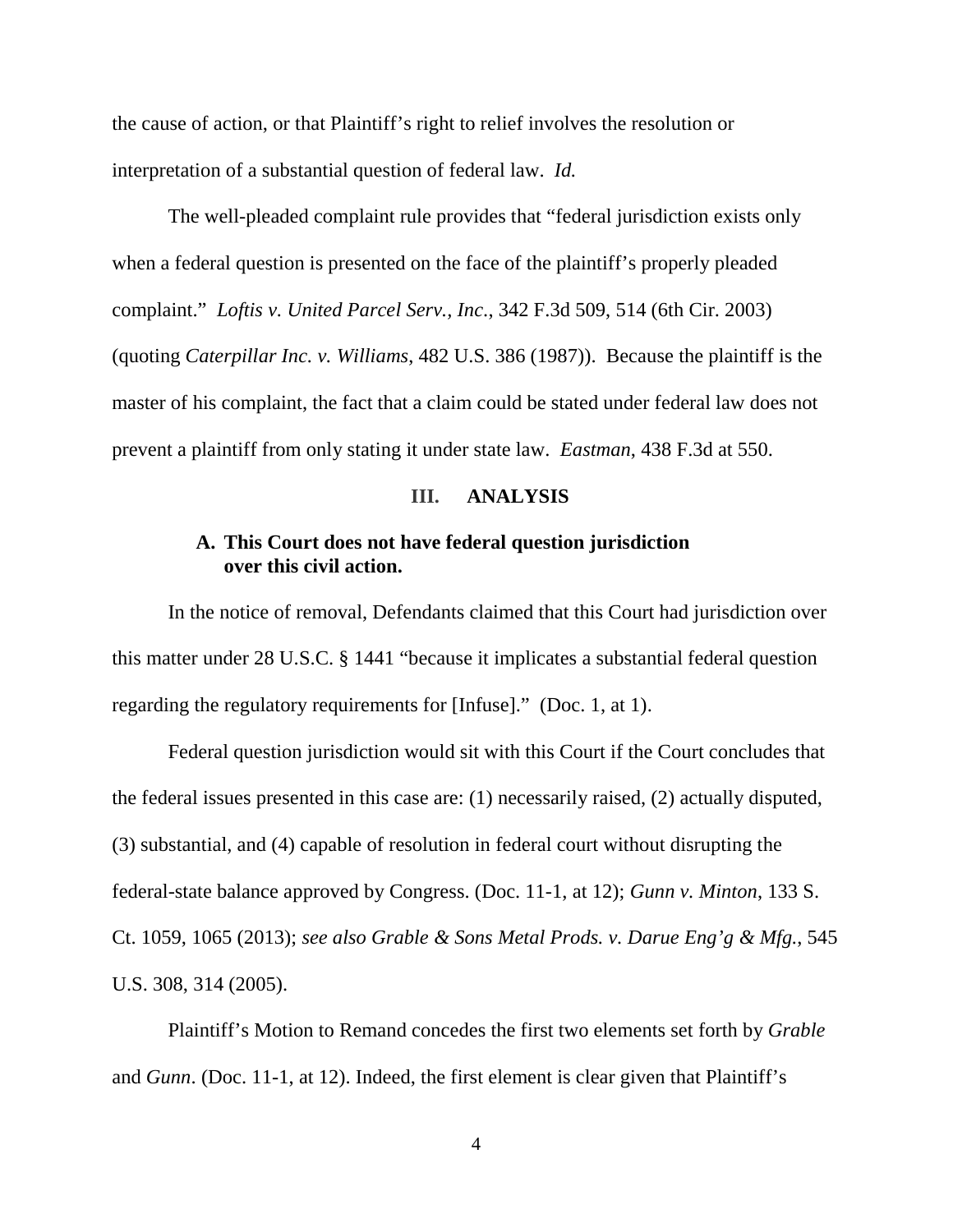Complaint spends several pages discussing the substance of various federal laws and federal response to Infuse, including the Federal Food, Drug, and Cosmetic Act ("FDCA") and Medical Device Amendments to the Food, Drug, and Cosmetic Act ("MDA"), and alleging that Defendants' conduct violated these federal laws. (*See* Doc. 3, at 6–15).Furthermore, these assertions are disputed between the parties, as Defendants firmly contend that the off-label use of Infuse does not violate any federal law or any FDA regulations.

 However, Plaintiff argues that the third and fourth factors set forth by *Grable* and *Gunn* are inapplicable. (Doc. 11-1, at 12–15). Specifically, Plaintiff argues that the federal law question is not substantial, and that it is not capable of resolution in federal court without disrupting the federal-state balance approved by Congress. (*Id*.).

 The federal issues presented by Plaintiff in this case are not substantial to a degree that would grant this Court subject matter jurisdiction. Plaintiff's claims revolve around accusations that Defendant allowed the use of Infuse in a manner that was "off-label" in violation of the FDCA. Evaluating the claims in this case will necessarily require the reviewing court to interpret the FDCA and its implementing regulations. In a previous decision, this Court held that the federal issues raised by Plaintiff were substantial under the *Grable* analysis in a very similar recent case. In *H.R. ("Reuter") v. Medtronic, Inc.*, the Court held that a case presenting issues surrounding the propriety of off-label use raised a substantial federal question. *Reuter*, 996 F. Supp. 2d 671, 679 (S.D. Ohio 2014) ("[T]here is no state-law equivalent of 'off label'. . . [t]he concept is entirely federal [so the claims] necessarily raise substantial federal questions by requiring the Court to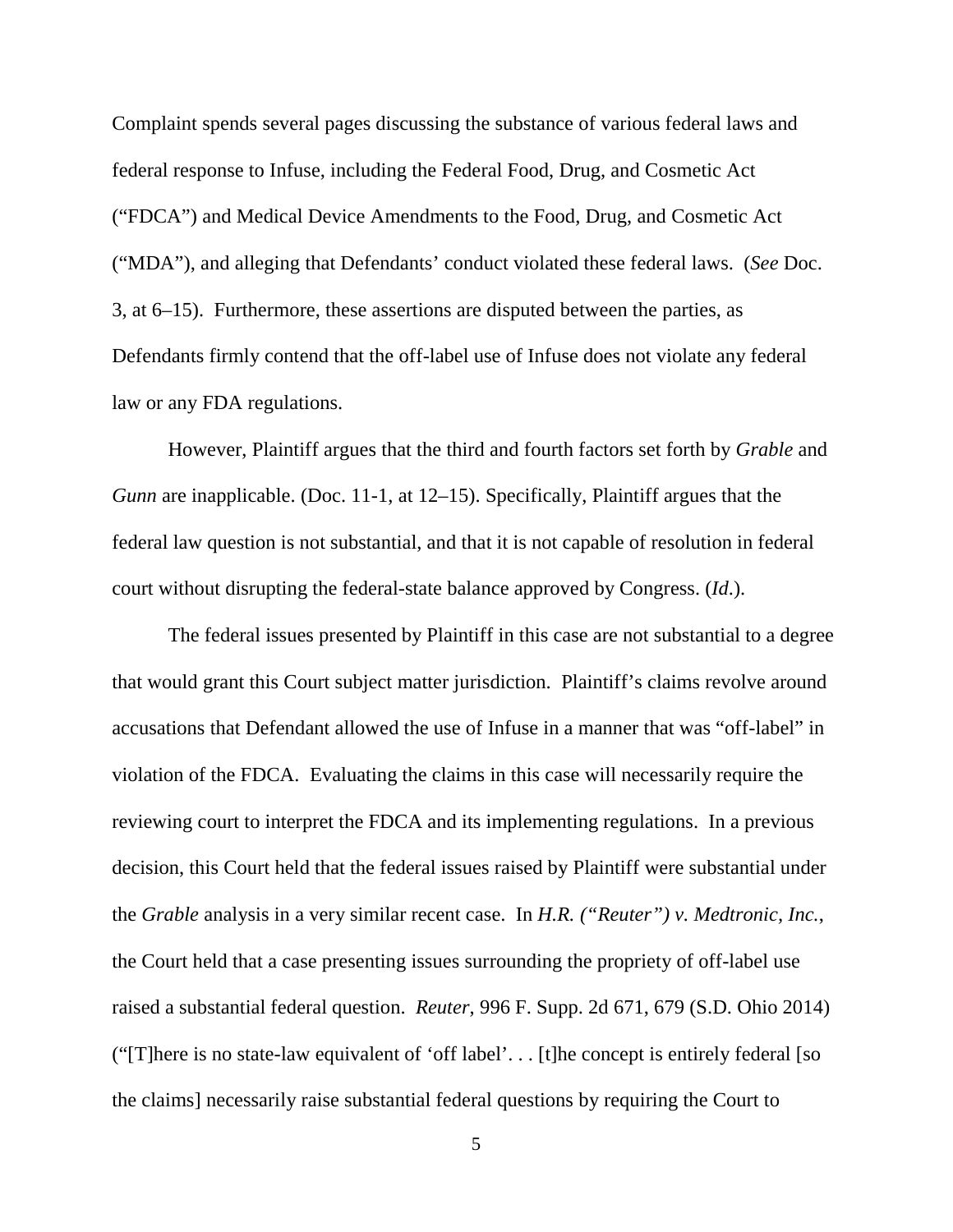interpret the meaning of the FDCA and its implementing regulations.") (quoting *In re Zyprexa Products Liab. Litig*., No. 04-MD-1596, 2012 U.S. Dist. LEXIS 87228, at \*5 (E.D.N.Y. June 22, 2012)).

 However, that decision did not take into account the United States Supreme Court's holding in *Gunn.* While *Gunn* did not alter the four factors from *Grable* used to evaluate whether a federal interest was substantial, that decision emphasized the restricted circumstances in which a federal issue could be held as "substantial." *Gunn,* 133 S.Ct. at 1068 ("But the possibility that a state court will incorrectly resolve a state claim is not, by itself, enough to trigger the federal courts' exclusive patent jurisdiction, even if the potential error finds its root in a misunderstanding of patent law."). *Gunn* clarified the substantiality inquiry to require that the disputed federal issue be "significant to the federal system as a whole." *Id.*

 The vast majority of relevant federal court opinions post-*Gunn* have held that a state tort claim revolving around liability for the misuse of Infuse does not raise a substantial federal issue despite the claim's reliance on FDCA regulations. *See Schilmiller v. Medtronic, Inc.*, 44 F.Supp.3d 721, 731 (W.D. Ky. 2014); *Hilyard v. Medtronic, Inc.*, 21 F.Supp.3d 1012, 1018–20 (E.D. Mo.2014); *Anders v. Medtronic, Inc.*, No. 4:14cv194, 2014 WL 1652352, at \*5–7 (E.D. Mo. Apr. 24, 2014); *Mooney v. Henkin*, No. 8:13-cv-3213, 2014 WL 523034, at \*3-4 (M.D. Fla. Feb. 9, 2014); *Goade v. Medtronic, Inc.*, No. 13-5123, 2013 WL 6237853, at \*4–6 (W.D. Mo. Dec. 3, 2013). *But see Dooley v. Medtronic, Inc.*, 39 F. Supp. 3d 973 (W.D. Tenn. 2014) (finding in an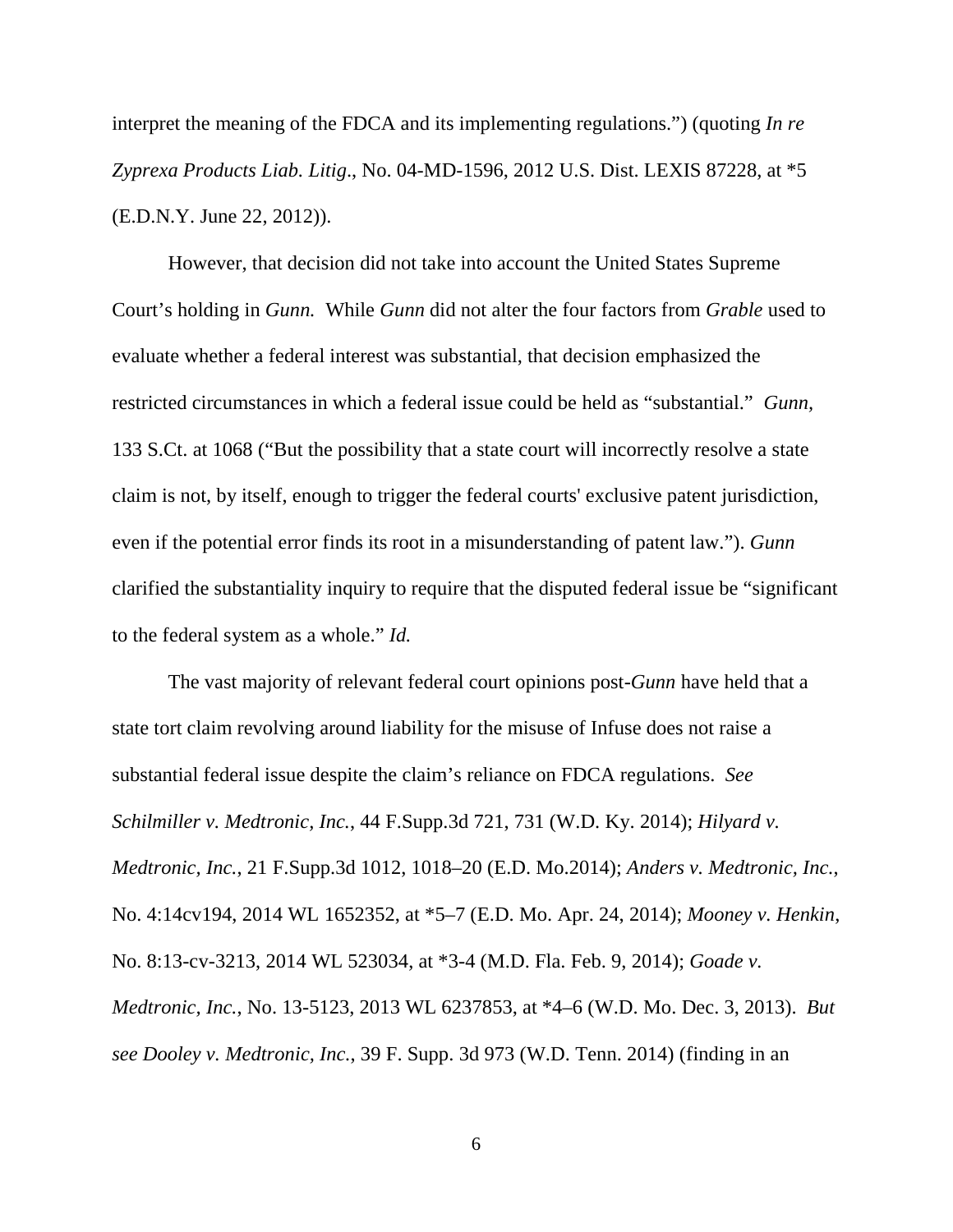analogous case that state claims over the use of Infuse raised a substantial federal question due to the importance of federal regulations to the case).

 This Court joins with the prevailing consensus in holding that there is no substantial federal issue raised in this civil action. While the interpretation of FDCA regulations will be of supreme importance to the parties in this case, that interpretation will not be "significant to the federal system as a whole" as required by *Gunn*. *Gunn,* 133 S.Ct. at 1068. None of the issues in this case would affect the Government's operation. Therefore, these issues are not substantial.

 Accordingly, this Court does not have federal question jurisdiction over this matter.

## **B. This Court has jurisdiction over this action under the Class Action Fairness Act of 2005 (CAFA) and will not decline to exercise that jurisdiction.**

 Defendant's notice of removal also claimed that this Court had jurisdiction over this matter Under the Class Action Fairness Act of 2005 ("CAFA"), 28 U.S.C. §§ 1332(d). (Doc. 1, at 1). CAFA gives federal district courts original jurisdiction over any class action in which the putative class consists of more than 100 members and the amount in controversy is in excess of  $$5,000,000$ . 28 U.S.C. § 1332(d)(2), (5). Plaintiff concedes that these jurisdictional requirements are met. However, Plaintiff claims that multiple exceptions to jurisdiction contained in CAFA apply.

 An important factor for evaluating whether certain exceptions to federal jurisdiction under CAFA apply is what percentage of putative class members reside in the initial forum state. Under CAFA, a district court must decline jurisdiction if greater than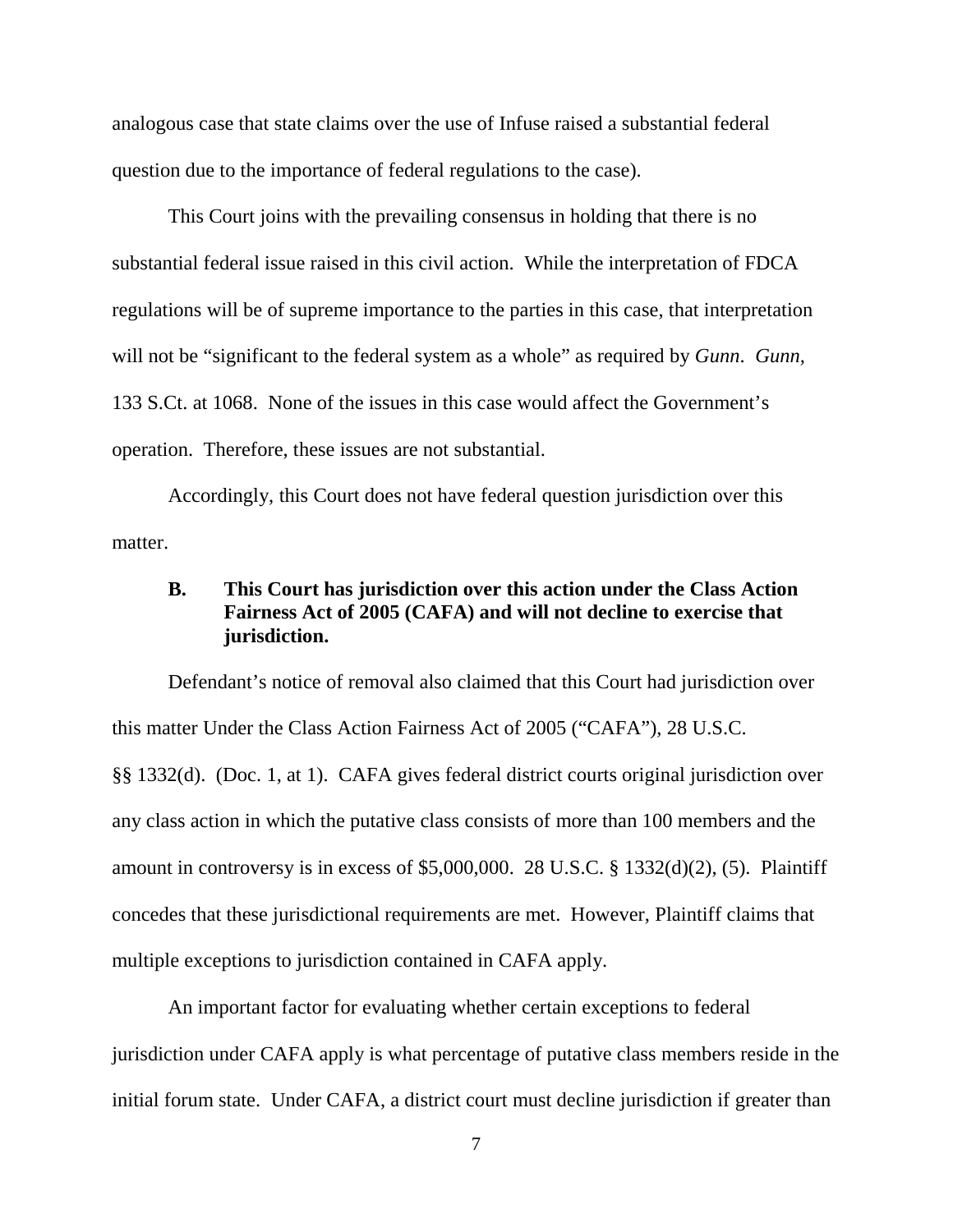two-thirds of the members of all proposed plaintiff classes in the aggregate are citizens of the State in which the action was originally filed and at least one significant defendant is a citizen of the State in which the action was originally filed. 28 U.S.C. § 1332(d)(4)(A). A district court must also decline jurisdiction if greater than two-thirds of the members of all proposed plaintiff classes in the aggregate are citizens of the State in which the action was originally filed and all of the primary defendants are citizens of that state. 28 U.S.C.  $§$  1332(d)(4)(B).

 The only defendants in this case, West Chester Hospital, LLC and UC Health, are citizens of Ohio. Not all putative class members in this case are known at this time; however, the data available to this Court demonstrates that less than two-thirds of the putative class members are citizens of Ohio. In Plaintiff's own provided sampling of potential class members, consisting of 315 known Plaintiffs suing the manufacturer of Infuse, 58% of the sample is from Ohio, less than the two thirds needed to require the Court to decline jurisdiction. (Doc. 11-2, at 2). Exact counts of class members are not required for the Court to evaluate the applicability of the CAFA exceptions, and the Court extrapolates from the available data that less than two thirds of potential class members in this case are residents of Ohio.<sup>1</sup> Accordingly, neither of the two CAFA

<u>.</u>

<sup>&</sup>lt;sup>1</sup> Plaintiff requests that the Court allow limited discovery on the issue of class composition to assist in a determination of what percentage of the putative class resides in Ohio, citing previous federal cases where such discovery was allowed. (Doc. 14, at 5–8). The Court does not find that necessary. Although the Court could allow such discovery were the Court to determine that the sample size of known potential Plaintiffs was insufficient to make a determination, the 315 person sample size provided by Plaintiff is sufficient to rule without additional discovery.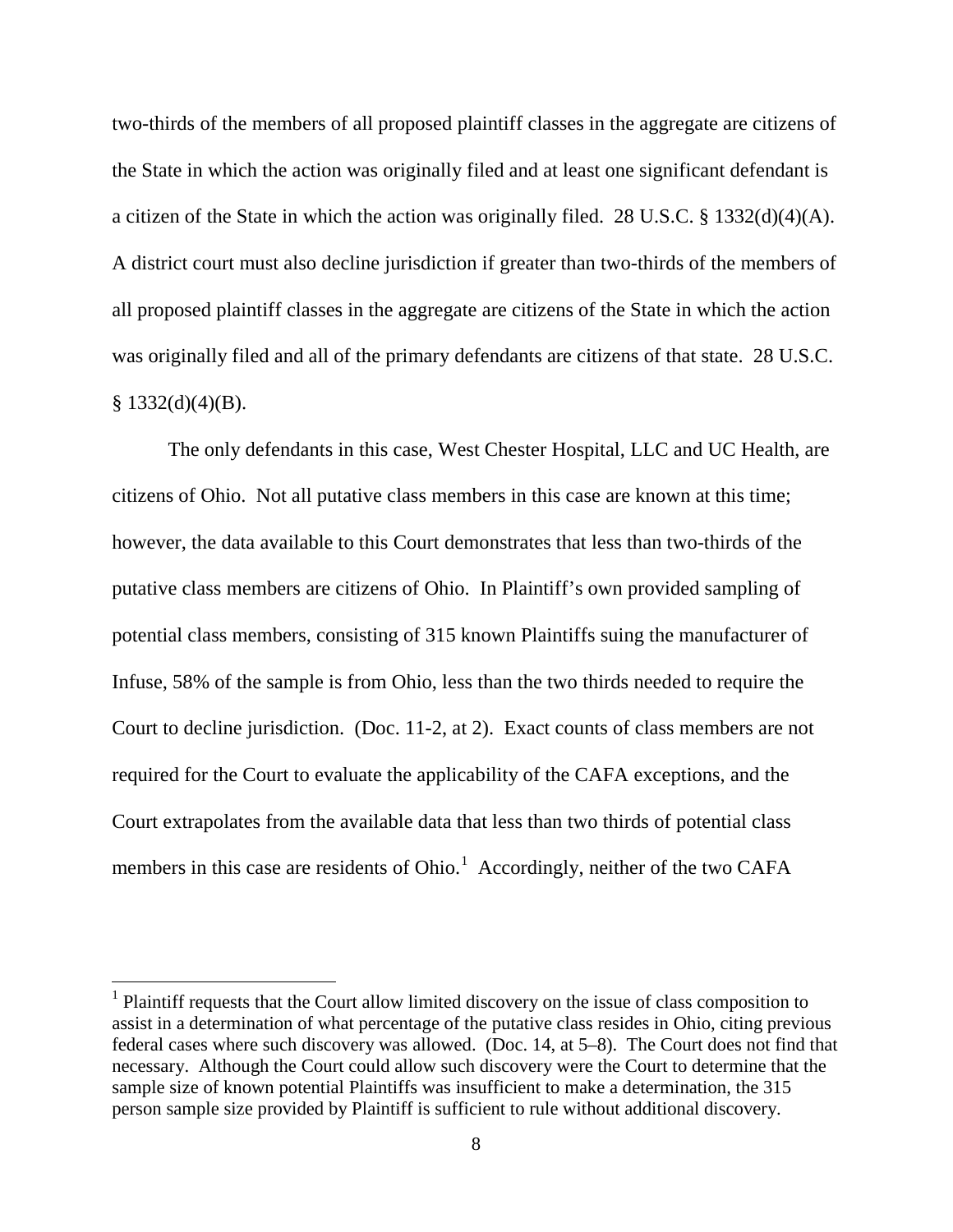exceptions contained in 28 U.S.C. § 1332(d)(4)(A)–(B) that would require the Court to

decline to exercise jurisdiction apply.

Because a sampling of potential class members indicates that less than two thirds

of putative class members are citizens of Ohio, the only mechanism available for denying

jurisdiction of this class action is  $28 \text{ U.S.C. }$  §  $1332(d)(3)$ , which states:

**(3)** A district court may, in the interests of justice and looking at the totality of the circumstances, decline to exercise jurisdiction under paragraph (2) over a class action in which greater than one-third but less than two-thirds of the members of all proposed plaintiff classes in the aggregate and the primary defendants are citizens of the State in which the action was originally filed based on consideration of—

 **(A)** whether the claims asserted involve matters of national or interstate interest;

 **(B)** whether the claims asserted will be governed by laws of the State in which the action was originally filed or by the laws of other States;

 **(C)** whether the class action has been pleaded in a manner that seeks to avoid Federal jurisdiction;

 **(D)** whether the action was brought in a forum with a distinct nexus with the class members, the alleged harm, or the defendants;

 **(E)** whether the number of citizens of the State in which the action was originally filed in all proposed plaintiff classes in the aggregate is substantially larger than the number of citizens from any other State, and the citizenship of the other members of the proposed class is dispersed among a substantial number of States; and  **(F)** whether, during the 3-year period preceding the filing of that class action, 1 or more other class actions asserting the same or similar claims on behalf of the same or other persons have been filed.

28 U.S.C. § 1332(d)(3).

On balance, these factors favor this Court's exercising jurisdiction over this case.

Most significantly, this is a case of national interest. Several products liability cases

related to the use of Infuse have already been heard by this Court. *See, e.g., Aaron v.*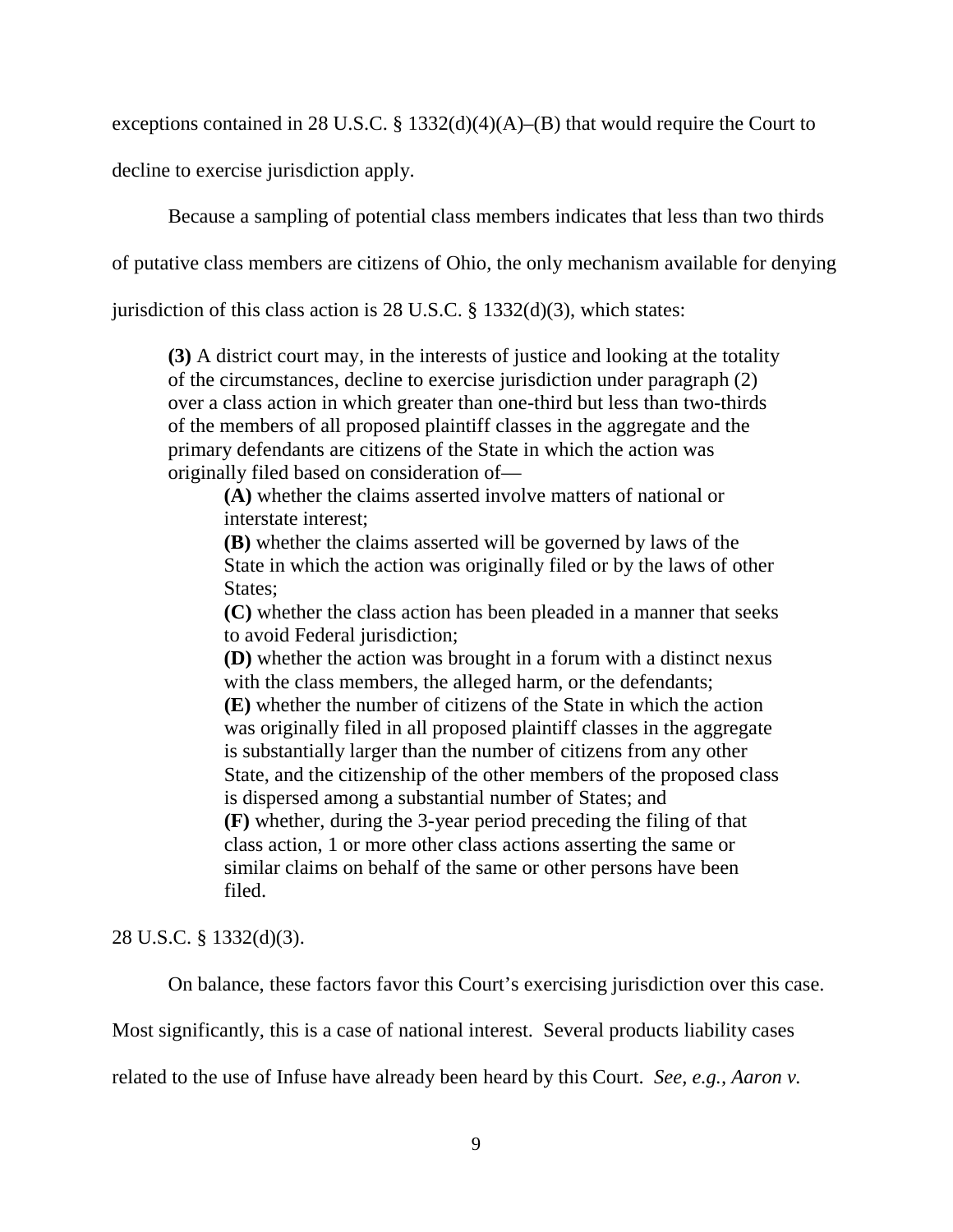*Medtronic et al.*, 2016 WL 5242957 (S.D. Ohio 2016). Any decision regarding Defendant's liability for using Infuse in surgeries will have an impact on many similar cases across the country yet to be decided. Additionally, despite the Court's holding that the federal issues in this case do not rise to the level required to grant the Court federal question jurisdiction, the need to interpret FDCA regulations in evaluating this case does weigh, at least to some degree, in favor of this Court's exercising jurisdiction under CAFA. Finally, the fact that a substantial minority of potential plaintiffs in this case comes from states other than Ohio (primarily but not exclusively Kentucky) also guides this Court to accept jurisdiction. This case is not a "local controversy" confined to Ohio—it is a multistate class action with a geographically diverse set of Plaintiffs that has broad implications for future litigation across the country. A federal court is the proper venue for adjudicating this case.

Accordingly, the Court will not decline jurisdiction on this case.

# **C. This Court need not rule on whether Plaintiff's CAFA exception arguments are time barred.**

 Defendant's response to the motion to remand additionally argues that Plaintiff has forfeited his CAFA exception arguments by moving for remand too late.

 All of the CAFA exceptions cited by Plaintiff in his motion to remand refer to a federal district court's *declining* to exercise jurisdiction, either mandatorily or voluntarily. Therefore, these exceptions presume that the Court does in fact have jurisdiction over the action. Accordingly, these exceptions can be waived by a Plaintiff's failure to timely invoke them. *Clark v. Lender Processing Servs.*, 562 F. App'x 460, 465 (6th Cir. 2014);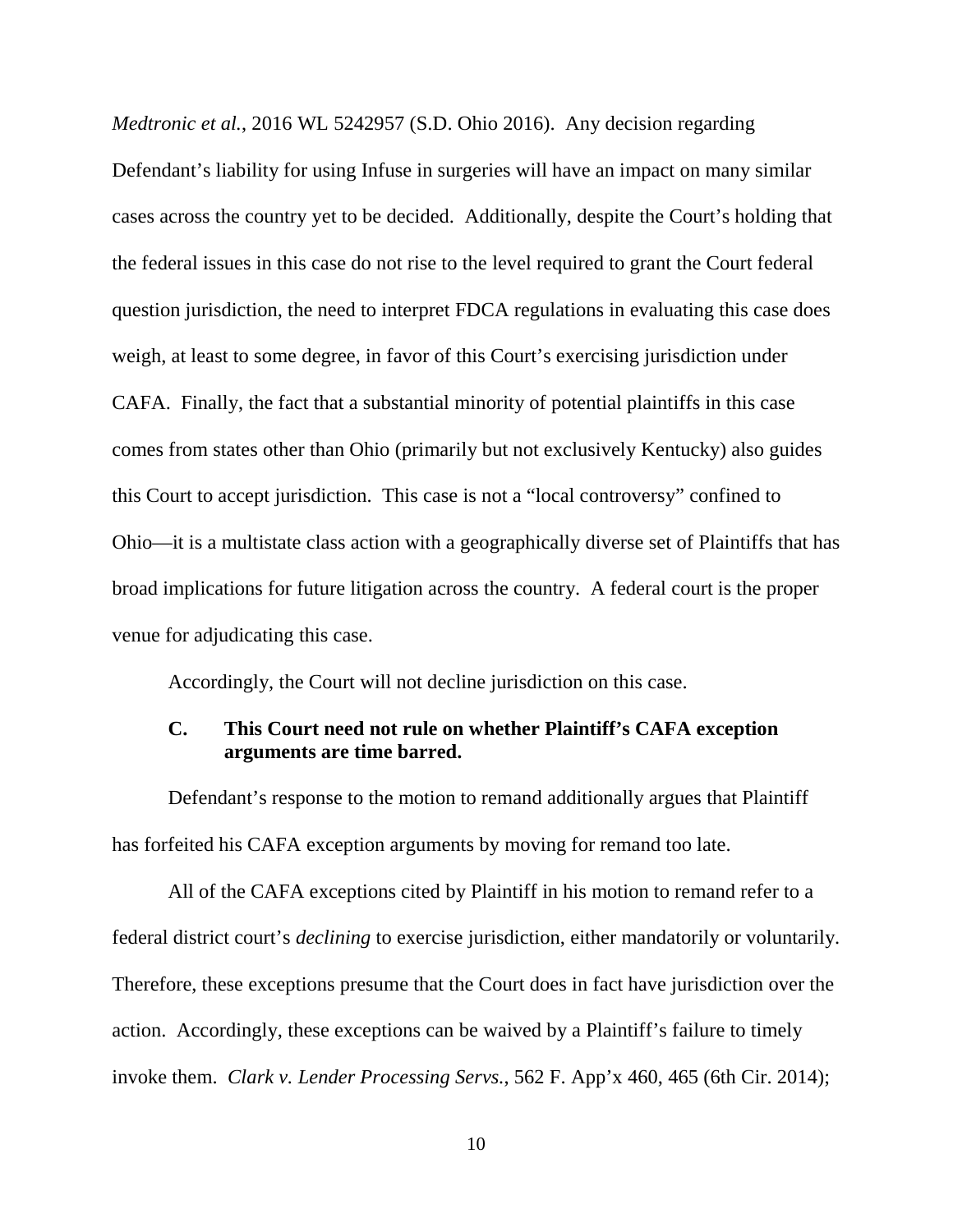*see also Graphic Comm'ns Local 1B Health & Welfare Fund A v. CVS Caremark Corp.*, 636 F.3d 971, 973 (8th Cir. 2011); *Visendi v. Bank of Am., N.A.*, 733 F.3d 863, 869–70 (9th Cir. 2013).

 However, although the Sixth Circuit has ruled that the CAFA exceptions are waivable, it has not ruled on exactly *when* these exceptions are waived, and other circuit courts have issued divergent rulings. The Fifth Circuit has ruled that CAFA objections are waived if not filed within 30 days of removal, citing 28 U.S.C. § 1447, which states that "a motion to remand the case on the basis of any defect other than lack of subject matter jurisdiction must be made within 30 days after the filing of the notice of removal[.]" *In re Shell Oil Co.*, 932 F.2d 1518, 1521 (5th Cir.), *cert. denied*, 502 U.S. 1049 (1991) ("section 1447(c) "requires remand *on any ground other than lack of subject matter jurisdiction* to be sought within 30 days of the filing of a notice of removal") (quoting 14A Charles A. Wright, et al., Federal Practice and Procedure § 3739, at 95 (2d ed. Supp.1990)) (emphasis the court's); *Williams v. A C Spark Plugs Div. of Gen'l Motors Corp.*, 985 F.2d 783, 787 (5th Cir. 1993) ("Only in the case of a lack of subject matter jurisdiction . . . may the plaintiff object to removal after the thirty-day limit. Any other objection is procedural and waived after thirty days.").

 However, other circuits have ruled differently regarding when a CAFA exception is waived on the premise that the CAFA exceptions operate as abstention doctrines. *See, e.g., Graphic Communications Local 1B Health & Welfare Fund "A" v. CVS Caremark Corp.,* 636 F.3d 971, 973 (8th Cir. 2011) (local controversy exception); *Gold v. New York Life Ins. Co.*, 730 F.3d 137, 141-142 (2d Cir. 2013) (home state controversy exception).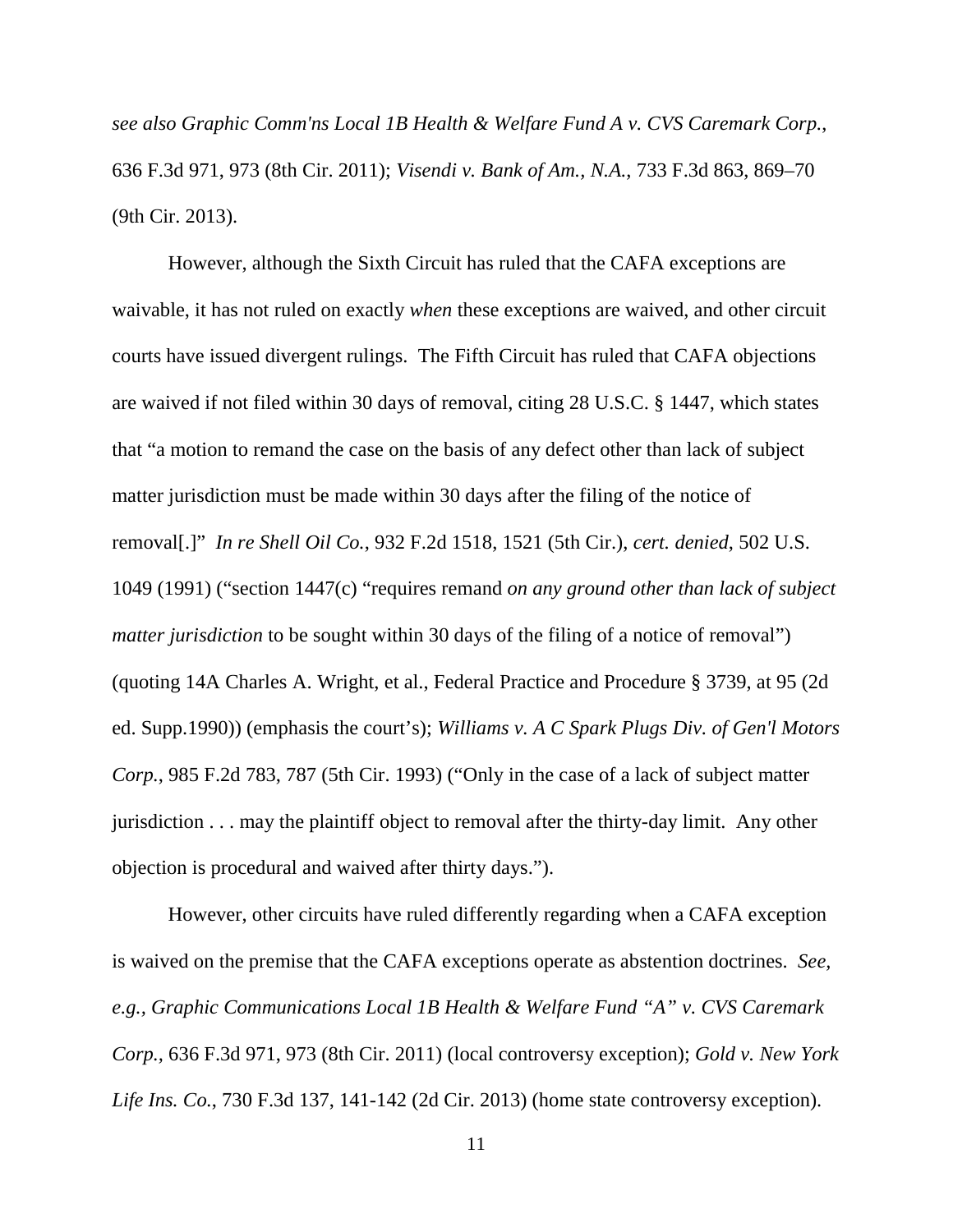As the United States Supreme Court held in *Quackenbush v. Allstate Ins. Co.,* 517 U.S. 706, 712 (1996), an "abstention-based remand order does not fall into either category of remand order described in § 1447(c), as it is not based on lack of subject matter jurisdiction or defects in removal procedure." Therefore, the federal appellate courts that have found the CAFA exceptions to be "abstention-based" have held that the 30-day limitation of § 1447(c) does not apply to a motion to remand on the basis of abstention. *See Hinson v. Norwest Fin. S.C., Inc.,* 239 F.3d 611, 614 (4th Cir. 2001) (affirming grant of motion to remand filed more than 30 days after removal, based on discretion to abstain from exercising jurisdiction, and stating that "[s]ection  $1447(c)$  is ... not applicable"); *Graphic Communications v. CVS Caremark,* 636 F.3d at 974–976 (8th Cir. 2011) (stating that "doctrines such as abstention" are "outside the . . . bounds" of § 1447(c)); *Kamm v. ITEX Corp.,* 568 F.3d 752, 756 (9th Cir. 2009) (stating that "remands based on abstention  $\dots$  are not covered by § 1447(c)," analogizing remand motion based on forum selection clause to abstention-based motion, and holding that the 30-day limit did not apply); *Snapper v. Redan,* 171 F.3d 1249, 1252–1260 (11th Cir. 1999) (reviewing history of § 1447(c), and stating that "a determination that a federal court should abstain in a particular case . . . does not mean the removal was defective" and that "the term 'defect'" in § 1447(c) only "refers to removal defects"); *Melahn v. Pennock Ins., Inc.,* 965 F.2d 1497, 1503 (8th Cir. 1992) ("We decline . . . to apply the thirty-day rule to bar the plaintiff's 'untimely' motion to remand based upon abstention."); *Abdale v. North Shore-Long Island Jewish Health System, Inc.,* 2014 WL 2945741 at \*7–\*8 (E.D.N.Y. 2014) (based on the decisions of *Gold* and *Graphic Communications*, "remand motions based